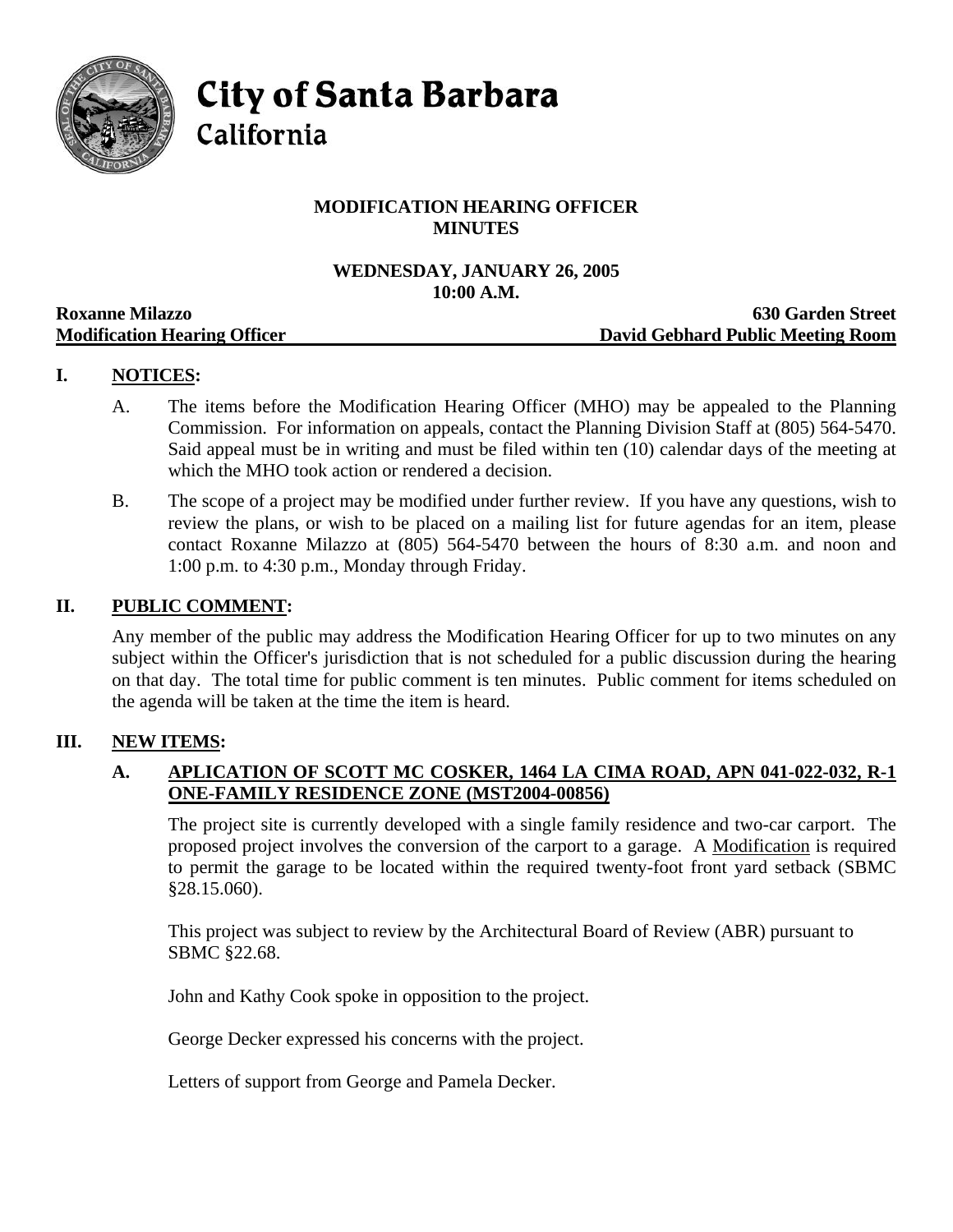Christopher and Roberta Tracy

Mark Bacino

Bruce and Kelly Giffin were read for the record.

**ACTION**: The Modification Hearing Officer was unable to make the required findings and the project was denied.

#### **B. APPLICATION OF RICHELE MAILAND , AGENT FOR ED STETSON, 15 E. PADRE STREET, APN 025-242-013, E-1 ONE-FAMILY RESIDENCE ZONE (MST2004-00750)**

The project site is currently developed with a single family residence and detached two-car garage with 179 square foot workshop. The proposed project involves 221 square feet of first floor addition and 399 square fee of second floor addition to the existing workshop. Modifications are required to permit:

- 1. Accessory space to exceed the 500 square foot maximum (SBMC §28.87.160) and,
- 2. For interior lot line hedges to exceed the eight-foot (8') height limitation (SBMC§28.87.170). The applicant is requesting a height of twelve-feet (12').

A letter of opposition from Michele Bertran Sell was read for the record.

Mina Goena-Welch spoke in support of the project.

- **ACTION:** Findings made and project approved subject to the condition that all plans submitted for building permits in conjunction with the approval of this modification shall show:
	- 1. Accessory space for the site not exceeding 800 square feet.
	- 2. The front lot line hedge being maintained at a maximum height of fivefeet (5') and the hedge located along the interior lot lines at a maximum of twelve-feet (12').

Prior to issuance of any building permits in conjunction with the approval of this modification, the owner(s) shall record a Zoning Compliance Declaration.